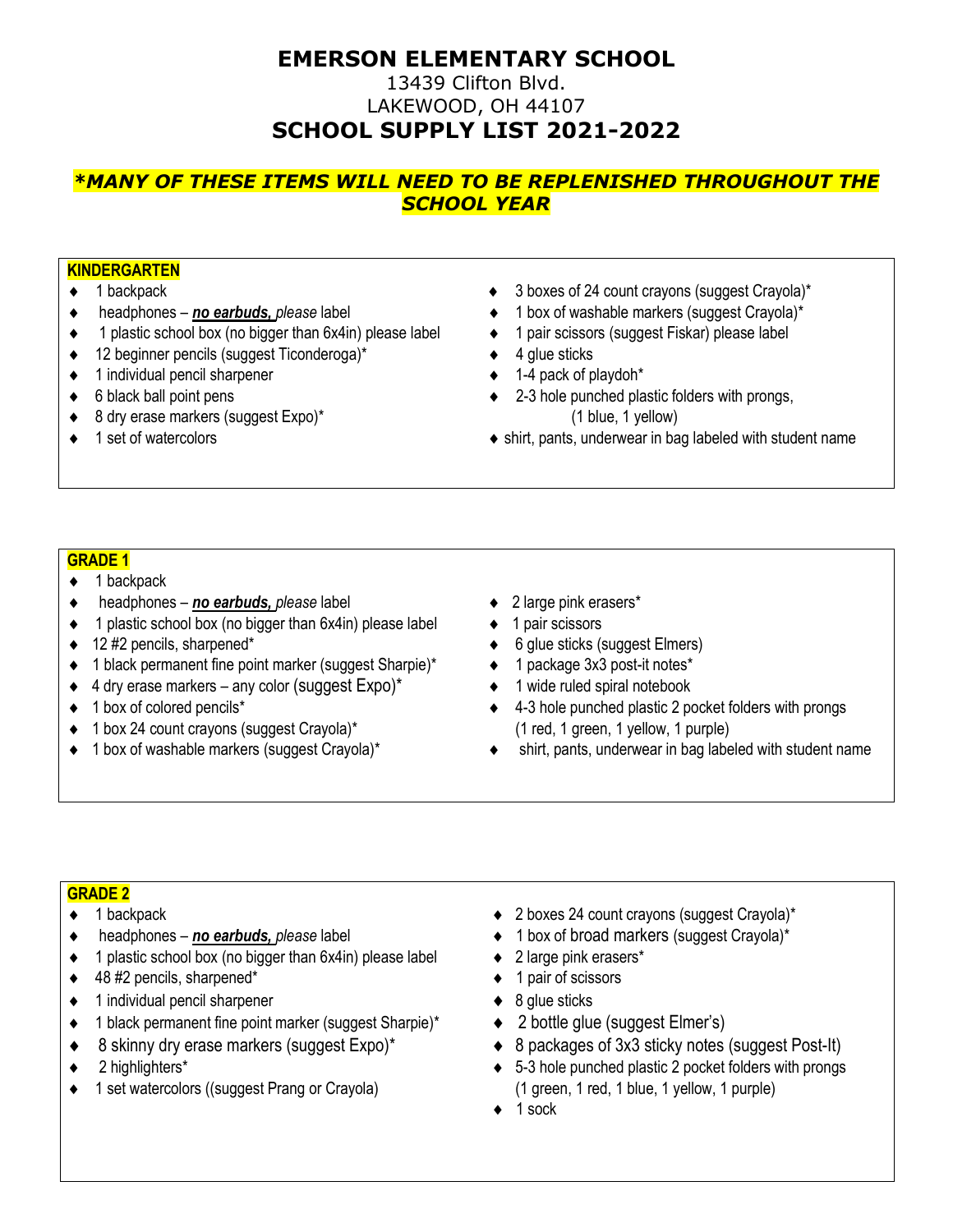#### GRADE 3

- $\bullet$  1 backpack
- headphones *no earbuds, please* label 2 large pink erasers\*
- 1 plastic school box (no bigger than 6x4in) please label 1 pair of scissors
- $\bullet$  60 #2 pencils, sharpened (suggest Ticonderoga)\*  $\bullet$  12 glue sticks
- 2 black permanent fine point marker (suggest Sharpie)\* 1 bottle white glue (suggest Elmer's)
- 
- 
- 
- 
- 
- ◆ 1 box of markers (suggest Crayola)\* (red, blue, yellow, green & orange)
- $\bullet$  1 box colored pencils\*
- 
- 
- 
- 
- ◆ 4 black dry erase markers (suggest Expo)\* <br>● 3 packages of sticky notes (suggest Post-It)
- ◆ 4 highlighters\* <br>
 4 highlighters\* <br>
→ 1 pack of wide ruled notebook paper
- 2 red pens\* 1 wide-ruled black and white composition notebook
- ◆ 2 blue pens<sup>\*</sup> 
<br> **→ 3-1** subject spiral notebooks red, blue & yellow
- ◆ 2 box of 24 crayons (suggest Crayola)\* <br>● 5-3 hole punched plastic 2 pocket folders with prongs

# **NO TRAPPER-KEEPERS OR LARGE BINDERS**

### **GRADE 4**

- $\bullet$  1 backpack
- 
- ◆ 1 pencil pouch with holes for inside of binder  $\rightarrow$  2 large pink erasers \*
- $\bullet$  100 (#2) pencils sharpened\*  $\bullet$  1 pair of scissors (NO MECHANICAL PENCILS) 2 glue sticks
- ◆ 1 pencil sharpener <br>
→ 2 spiral notebooks
- ◆ 2 dry erase markers\* (suggest Expo) <br>● 1 package loose leaf notebook paper\*
- $\bullet$  1 pack of blue pens\*
- headphones *no earbuds, please* label 1 set of crayons, markers and colored pencils\*
	-
	-
	-
	-
	-

# **NO TRAPPER-KEEPERS OR LARGE BINDERS**

### **GRADE 5**

- 
- ◆ headphones *no earbuds*, *please* label 4 glue sticks
- $\bullet$  1 plastic school box (no bigger than 6x4in) please label  $\bullet$  1 roll masking tape
- 20 (#2) pencils, sharpened\* 1 scotch tape
- ◆ 2 black permanent fine point marker (suggest Sharpie)<sup>\*</sup> → 2 packages of sticky notes (suggest Post-It)
- ◆ 6 pack dry erase markers (suggest Expo)\* <br>
→ 1 pack 4x6 index cards
- 
- 
- 
- 
- 1 backpack 1 pair of scissors (full size, pointed)
	-
	-
	-
	-
	-
- ◆ 2 colored pens for checking<sup>\*</sup> <br>
 6 single-subject, spiral notebooks 1 highlighter\* (1 blue, 1 green, 2 yellow, 2 red)
- ◆ 1 set of crayons, markers and colored pencils<sup>\*</sup> <br>● 6-3 hole punched plastic 2 pocket folders with prongs ◆ 2 large pink erasers\* <br>
(1 blue, 1 green, 2 yellow, 1 red, 1 personal choice)

# **NO TRAPPER-KEEPERS OR LARGE BINDERS**